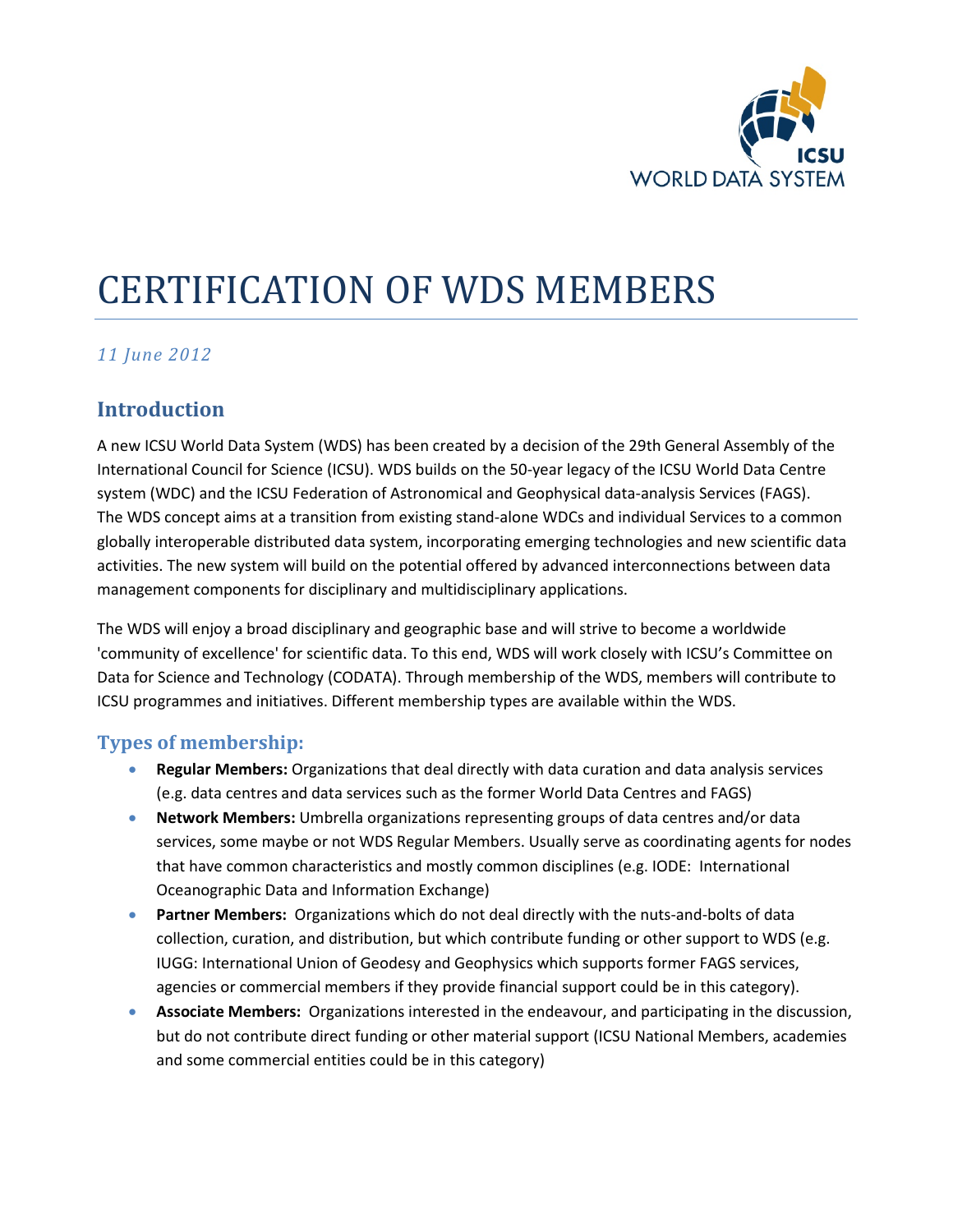# **Evaluation Criteria**

The **application and certification procedures** as described in this document **apply only to Regular** and **Network Members**. **Partner** and **Associate Members** are currently **co-opted** by the Scientific Committee.

As part of the process of developing the WDS, a transparent and objective base for the evaluating WDS candidates for membership into the WDS data system has been developed. This will ensure the trustworthiness of WDS facilities in terms of authenticity, integrity, confidentiality and availability of data and services. The certification processes are based on catalogues of evaluation criteria: one catalogue for Regular Members (see Table 1) and another one for Network Members (see Table 2).

The procedure to be applied to candidates will be a demonstration of capabilities by means of an application form based on the catalogue of criteria. Guidance will be provided for each of the criteria. It can also be used for periodic assessment and monitoring of the WDS facilities and for the overall performance of the WDS. All steps involved are overseen by the WDS Scientific Committee (WDS-SC), which functions as a certification authority. If necessary, the WDS-SC will engage further experts for the evaluation of specific criteria.

The two catalogues of criteria comprise various sections covering—where appropriate—policies, organizational framework, network framework, management of data, metadata, and services, and technical infrastructure. However, as developments are fast and the scope of WDS comprises a number of special services (former FAGS) as well as new services like data publishing, the catalogue and procedures described may evolve with time. In addition, depending on the type and level of the service provided, specified criteria and procedures may be mandatory, recommended, or optional.

The WDS is structured as a federated system integrating various facilities with different scope. Accordingly, interested parties can be certified and accredited for one or multiple roles. These could include, for example, data collection and processing (including quality assurance), long-term data repository (e.g. data library), data publisher (including periodic compilation of data products), community related service, data analysis service. In other words, in applying the criteria, WDS must take into account the context of the institution, its mission, priorities, and stated commitments. Certification should be seen as an iterative process leading to stepwise improvements and reflecting the overall development of the WDS components. Feedback will be provided to the candidates as part of the process.

The criteria and procedures have been defined incorporating existing standards and best practices from other organizations and projects (OAIS<sup>[1](#page-1-0)</sup>, OCLC<sup>[2](#page-1-1)</sup>, NESTOR<sup>[3](#page-1-2)</sup>, WMO-IS<sup>[4](#page-1-3)</sup>, CRL<sup>[5](#page-1-4)</sup>, DSA<sup>[6](#page-1-5)</sup>), whilst taking a pragmatic approach balancing proper functionalities against feasibility.

 $\overline{a}$ 

<span id="page-1-0"></span><sup>&</sup>lt;sup>1</sup> Reference Model for an Open Archival Information System (OAIS) - (corresponds to ISO 14721:2003), http://public.ccsds.org/publications/archive/650x0b1.pdf

<span id="page-1-1"></span> $^2$  Trustworthy Repositories. Audit & Certification: Criteria and Checklist,

<span id="page-1-2"></span>http://www.crl.edu/sites/default/files/attachments/pages/trac\_0.pdf<br><sup>3</sup> Dobratz, S et al (2009), Catalogue of Criteria for Trusted Digital Repositories, Nestor materials, Deutsche Nationalbibliothek, Frankfurt (Main), Germany, http://nbn-resolving.de/urn:nbn:de:0008-2010030806<br>
A http://www.wmo.int/pages/themes/wis/index\_en.html<br>
5 http://www.crl.edu/archiving-preservation/digital-archives/metrics-a

<span id="page-1-3"></span>

<span id="page-1-4"></span>

<span id="page-1-5"></span>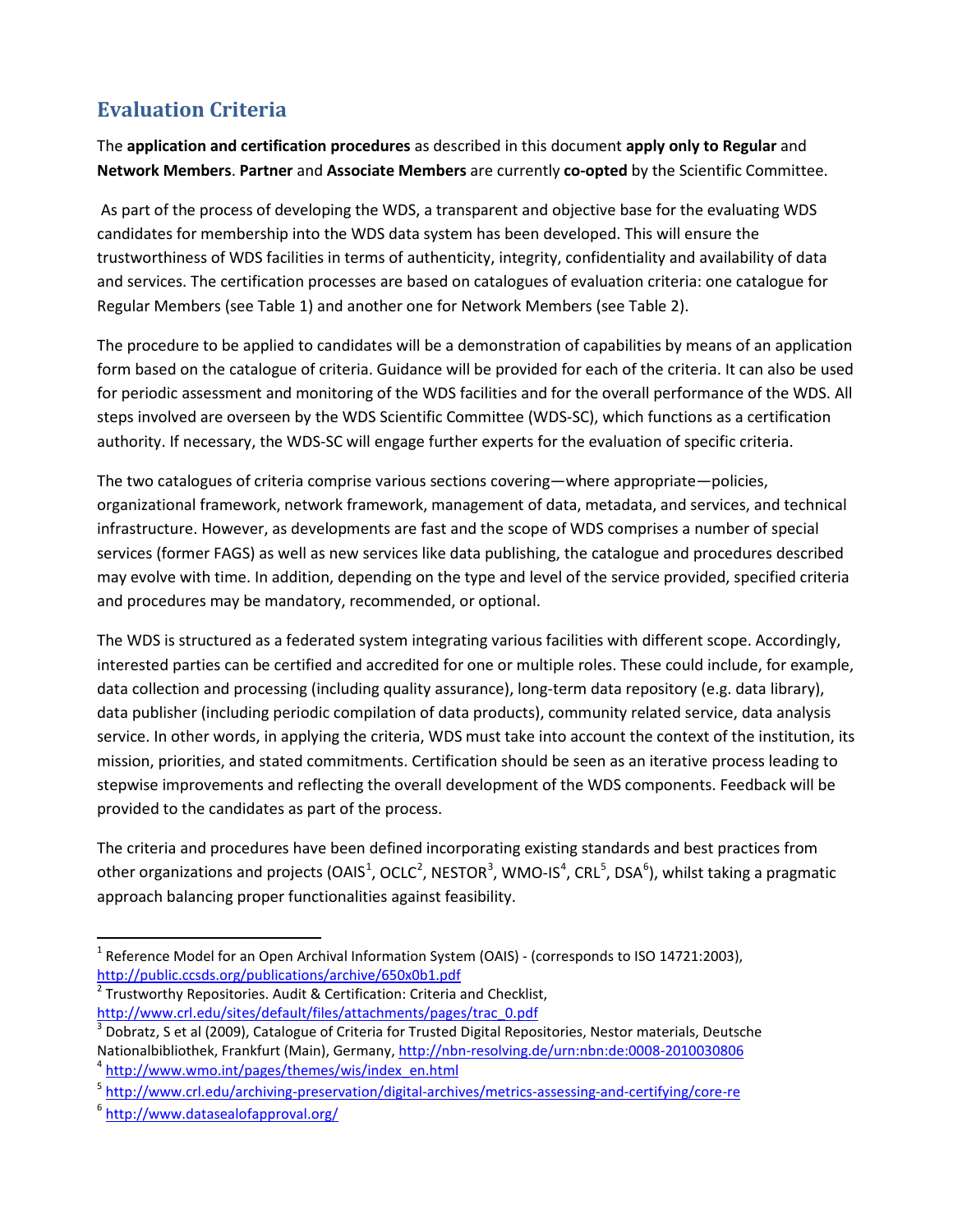## **Metrics (measurability)**

In principle, the goal is to have objective controls (criteria) against which candidate WDS members can be evaluated. In some cases, questions can simply be answered as yes or no. In many cases, however, evaluation will be based on non-standardized information supplied by applicants indicating the degree of trustworthiness and adequacy. In general, the information supplied for a specific criterion can be attributed to different levels of maturity (for example: not addressed, conception phase, implementation phase, operational). The decision about what is a valid concept or which service can be seen as fully operational is in the responsibility of the WDS-SC, with input from other experts, as appropriate.

A further provision is the obligation level: mandatory (M), recommended (R), or optional (O). This level varies with the different roles within WDS, thus supplying a baseline of minimum requirements per role.

## **Certification procedure**

WDS Certification will be a five stage process:

- 1. Organization completes an Expression of Interest
- 2. Organization demonstrates its capabilities using the application form to describe its capabilities (and possibly by practical demonstrations)
- 3. If necessary, an on-site review may take place (to be decided by negotiations with the candidate)
- 4. Accreditation as a WDS component
- 5. Review of accreditation should take place every 3-5 years

## **WDS monitoring**

The WDS-SC will be responsible for designing and implementing mechanisms to monitor the overall performance of the system as well as the performance of member facilities.

## **Table 1: Catalogue of criteria for WDS Regular Members certification**

|  |  |  |  |  | 1. WDS general requirements and policies (Organization specific requirements) |  |
|--|--|--|--|--|-------------------------------------------------------------------------------|--|
|--|--|--|--|--|-------------------------------------------------------------------------------|--|

- 1.1 Signed Letter of Agreement, Intent to Cooperate or similar with ICSU
- 1.2 Have relevant external experts to provide advice and guidance to WDS node
- 1.3 Should attend WDS bi-annual meetings
- 1.4 Promote active communication with research community and other users
- 1.5 Provide full, open, timely, non-discriminatory and unrestricted access to metadata, data, products and services, no cost or at the Cost of Fulfilling User Request (COFUR).
- **2. Organizational framework**
- 2.1 The facility has defined: (a) the scope of the data and/or product (services) it offers; (b) its responsibility for the long-term preservation its data, products and services; (c) its target user communities and their needs; (d) the rights of its users to access and use data; and (e) processes for responding to changing scientific requirements and to evolving technologies
- 2.2 The organizational form is adequate for the facility in terms of funding, sufficient numbers of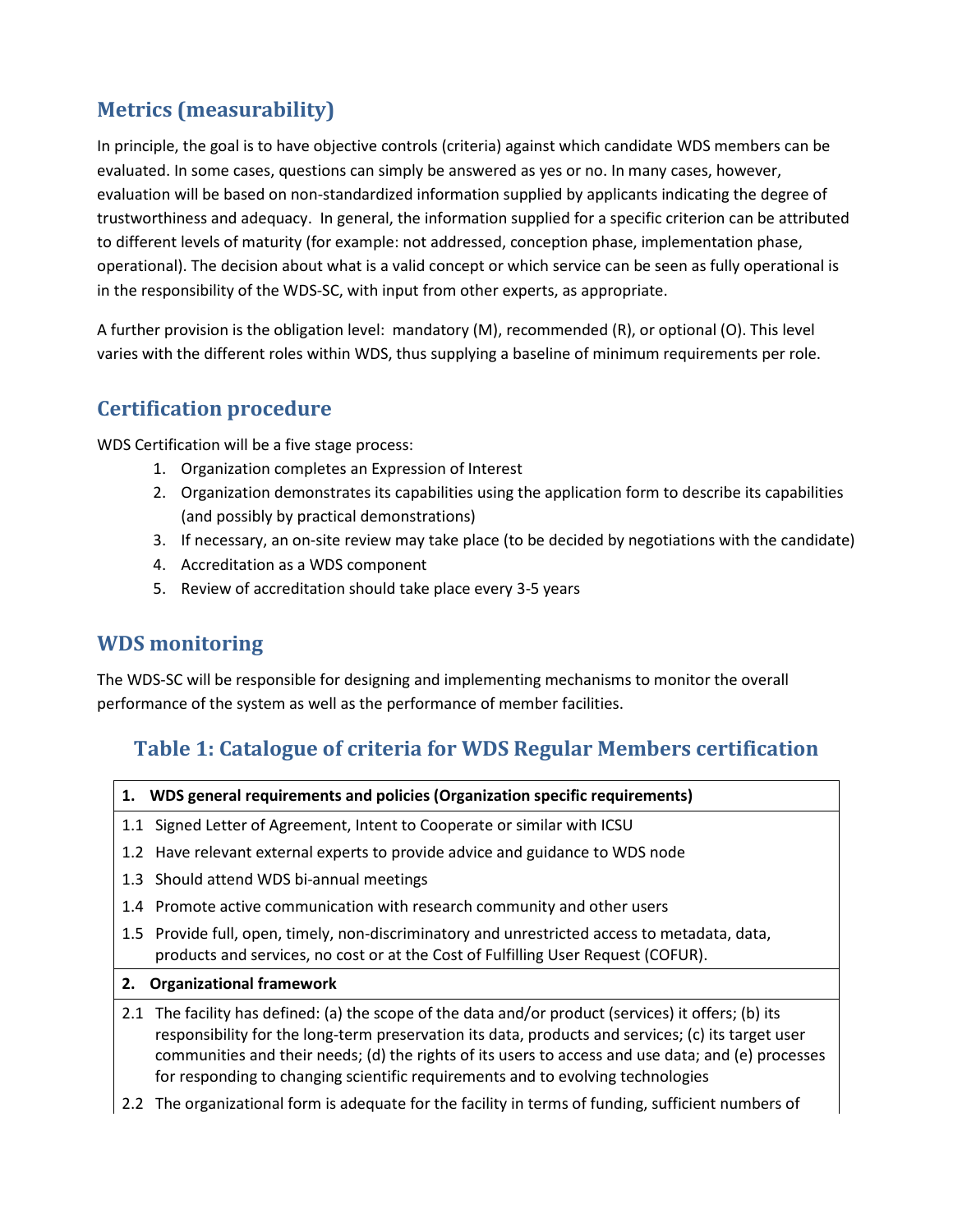qualified staff, organizational structure and long-term planning

- 2.3 Expertise of the host organisation offers local oversight (scientists, data specialists) of international repute
- 2.4 Maintenance of a continuity plan in the event of a host institution shift of interests or reaction to substantial changes
- 2.5 Facility is committed to formal, periodic review and assessment to ensure responsiveness to scientific and technological developments and evolving requirements

### **3. Management of data, products and services**

- 3.1 The facility ensures integrity and authenticity of data sets during ingest, archival storage, data quality assessment and analysis, product generation and access and delivery
- 3. 2 The facility accepts data sets from its producers based on defined criteria for collection, selection and evaluation
- 3.3 Archival storage of the data sets is undertaken to defined specifications
- 3.4 The facility permits efficient usage of archived data sets, products and services based on defined criteria and preferably open standards (searchable, accessible, and usable objects and services)

#### **4. Technical infrastructure**

- 4.1 Facility functions on well-supported operating systems and other core infrastructural software
- 4.2 Facility is using hardware and software technologies appropriate to the services it provides to its designated community(ies)
- 4.3 Security: Technical infrastructure for protection of the facility and its users, data, products and services

# **Table 2: Catalogue of criteria for WDS Network Members Certification**

Networks vary greatly in their makeup and responsibilities (e.g. central bureau, coordinating committee, secretariat, programme office) and how they take responsibility for the competence and on-going performance of the network components (e.g. data centres, analysis centres, and products).

Sections 1 and 2 are very similar to the criteria for Regular Member. Section 3 covers the Network organisation and aims and how it takes responsibility for the quality of its components.

#### **1. WDS general requirements and policies (Organization specific requirements)**

- 1.1 Signed Letter of Agreement, Intent to Cooperate or similar with ICSU
- 1.2 Have relevant external experts to provide advice and guidance
- 1.3 Should attend WDS meetings every 2 years
- 1.4 Promote active communication with research community and other users
- 1.5 Provide full, open, timely, non-discriminatory and unrestricted access to metadata, data, products and services, no cost or at the Cost of Fulfilling User Request (COFUR)

## **2. Organizational framework**

- 2.1 The scope of the data, products or services offered
- 2.2 Responsibilities for the long-term preservation of data, products or services